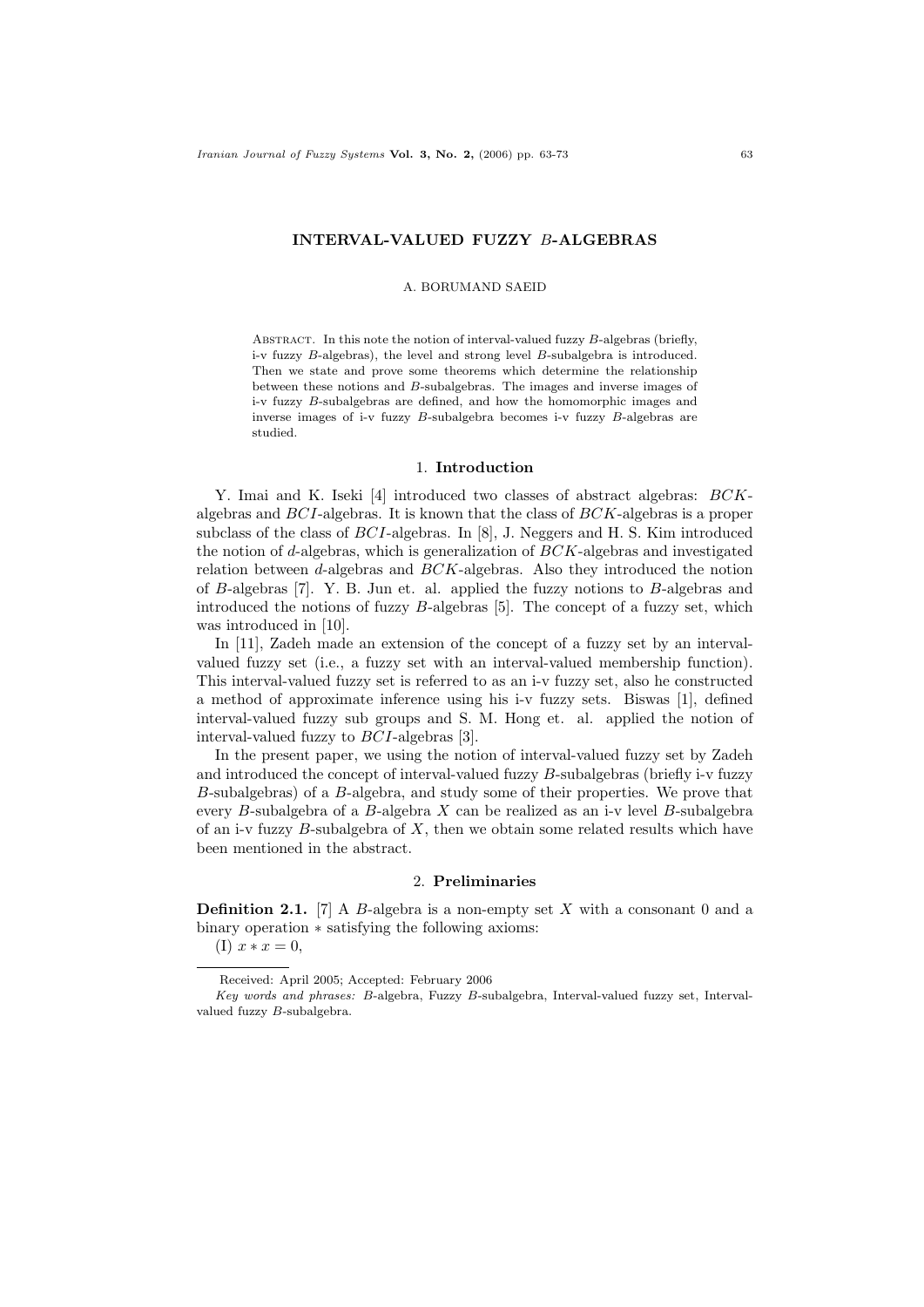64 A. Borumand Saeid

(II)  $x * 0 = x$ , (III)  $(x * y) * z = x * (z * (0 * y)),$ for all  $x, y, z \in X$ .

**Example 2.2.** [5] Let  $X = \{0, 1, 2, 3\}$  be a set with the following table:

| $\ast$        | 0                                          | ı              | $\overline{2}$ | 3              |
|---------------|--------------------------------------------|----------------|----------------|----------------|
| 0             | 0                                          | 3              | 2              |                |
|               |                                            | $\overline{0}$ | 3              | $\overline{2}$ |
| $\frac{1}{2}$ | $\begin{array}{c} 1 \\ 2 \\ 3 \end{array}$ |                | 0              | 3              |
|               |                                            | 2              |                | 0              |

Then  $(X, \ast, 0)$  is a B-algebra.

**Theorem 2.3.** [7] If X is a B-algebra, then  $x * y = x * (0 * (0 * y))$ , for all  $x, y \in X$ ; A non-empty subset I of a B-algebra X is called a subalgebra of X if  $x * y \in I$ 

for any  $x, y \in I$ . A mapping  $f: X \longrightarrow Y$  of B-algebras is called a B-homomorphism if  $f(x * y) =$  $f(x) * f(y)$  for all  $x, y \in X$ .

We now review some fuzzy logic concept (see [10]).

Let X be a set. A fuzzy set  $A$  in  $X$  is characterized by a membership function  $\mu_A: X \longrightarrow [0,1].$  Let f be a mapping from the set X to the set Y and let B be a fuzzy set in Y with membership function  $\mu_B$ .

The inverse image of B, denoted  $f^{-1}(B)$ , is the fuzzy set in X with membership function  $\mu_{f^{-1}(B)}$  defined by  $\mu_{f^{-1}(B)}(x) = \mu_B(f(x))$  for all  $x \in X$ .

Conversely, let A be a fuzzy set in X with membership function  $\mu_A$  Then the image of A, denoted by  $f(A)$ , is the fuzzy set in Y such that:

$$
\mu_{f(A)}(y) = \begin{cases}\n\sup_{z \in f^{-1}(y)} \mu_A(z) & \text{if } f^{-1}(y) = \{x : f(x) = y\} \neq \emptyset, \\
0 & \text{otherwise}\n\end{cases}
$$

A fuzzy set A in the B-algebra X with the membership function  $\mu_A$  is said to be have the sup property if for any subset  $T \subseteq X$  there exists  $x_0 \in T$  such that

$$
\mu_A(x_0) = \sup_{t \in T} \mu_A(t)
$$

An interval-valued fuzzy set (briefly, i-v fuzzy set)  $A$  defined on  $X$  is given by

$$
A = \{ (x, [\mu_A^L(x), \mu_A^U(x)] \}, \ \forall x \in X.
$$

Briefly, denoted by  $A = [\mu_A^L, \mu_A^U]$  where  $\mu_A^L$  and  $\mu_A^U$  are any two fuzzy sets in X such that  $\mu_A^L(x) \leq \mu_A^U(x)$  for all  $x \in X$ .

Let  $\overline{\mu}_A(x) = [\mu_A^L(x), \mu_A^U(x)],$  for all  $x \in X$  and let  $D[0,1]$  denotes the family of all closed sub-intervals of [0,1]. It is clear that if  $\mu_A^L(x) = \mu_A^U(x) = c$ , where  $0 \leq c \leq 1$  then  $\overline{\mu}_A(x) = [c, c]$  is in  $D[0, 1]$ . Thus  $\overline{\mu}_A(x) \in D[0, 1]$ , for all  $x \in X$ . Therefore the i-v fuzzy set  $A$  is given by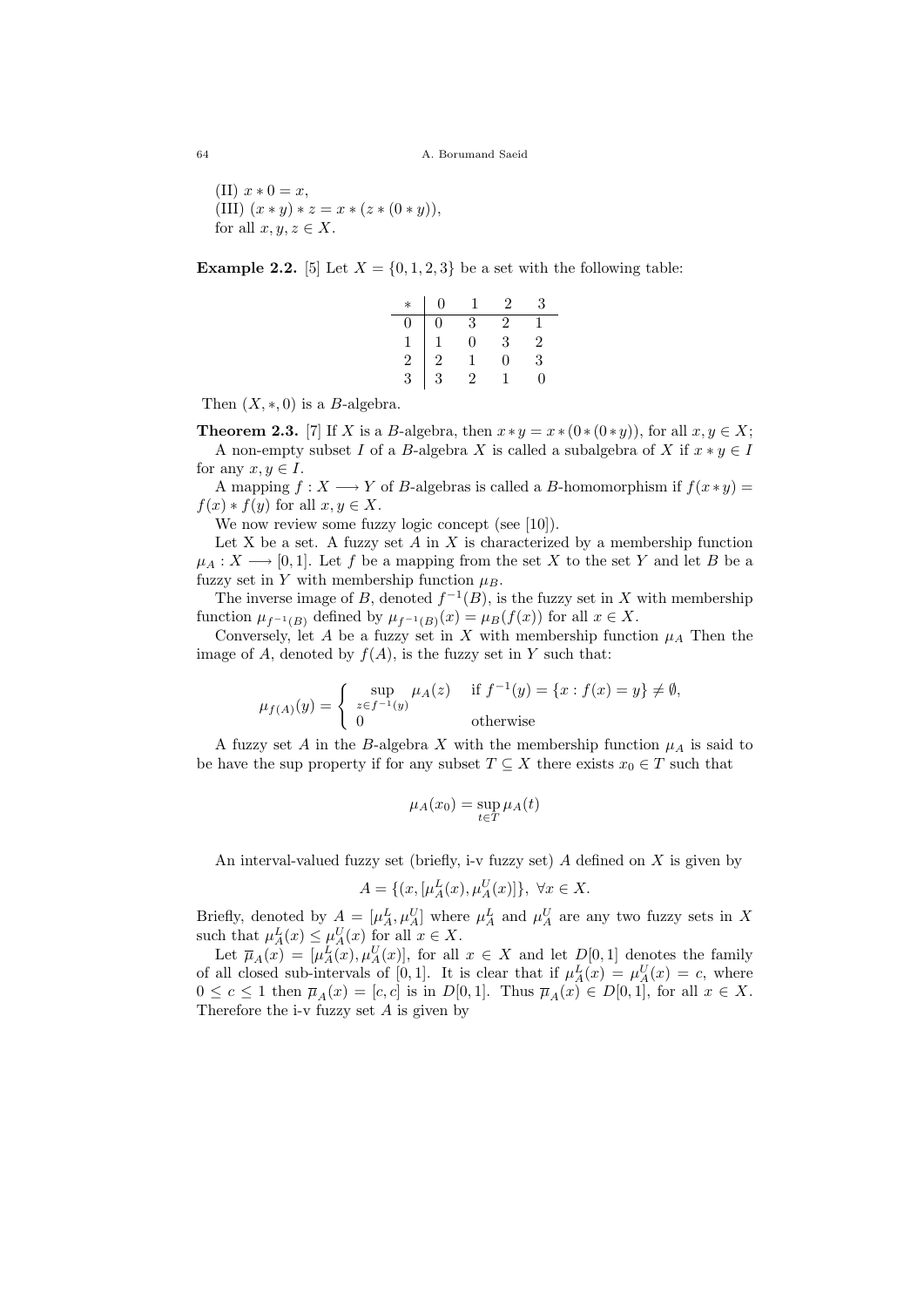Interval-valued Fuzzy B-algebras 65

$$
A = \{(x, \overline{\mu}_A(x))\}, \ \forall x \in X
$$

where

$$
\overline{\mu}_A:X\longrightarrow D[0,1]
$$

Now we define refined minimum (briefly, rmin) and order  $" < "$  on elements  $D_1 = [a_1, b_1]$  and  $D_2 = [a_2, b_2]$  of  $D[0, 1]$  as:

$$
rmin(D_1, D_2) = [min\{a_1, a_2\}, min\{b_1, b_2\}]
$$

$$
D_1 \le D_2 \Longleftrightarrow a_1 \le a_2 \ \land \ b_1 \le b_2
$$

Similarly we can define  $\geq$  and  $=$ .

**Definition 2.4.** [5] Let  $\mu$  be a fuzzy set in a B-algebra. Then  $\mu$  is called a fuzzy  $B$ -subalgebra ( $B$ -algebra) of X if

$$
\mu(x * y) \ge \min\{\mu(x), \mu(y)\}\
$$

for all  $x, y \in X$ .

**Example 2.5.** [5] Let  $X = \{0, 1, 2, 3\}$  be a set with the following table:

|  |  | $*   0 1 2 3 4 5$ |  |
|--|--|-------------------|--|
|  |  |                   |  |
|  |  |                   |  |
|  |  |                   |  |
|  |  |                   |  |
|  |  |                   |  |
|  |  |                   |  |

Then  $(X,*,0)$  is a B-subalgebra. Define a fuzzy set  $\mu : X \to [0,1]$  by  $\mu(0) =$  $\mu(3) = 0.7 > 0.1 = \mu(x)$  for all  $x \in X \setminus \{0, 3\}$ . Then  $\mu$  is a fuzzy B-subalgebra of  $X$ .

**Example 2.6.** [5] Let  $\mathcal{Z}$  be the group of integers under usual addition and let  $\alpha \notin \mathcal{Z}$ . We adjoin the special element  $\alpha$  to  $\mathcal{Z}$ . Let  $X := \mathcal{Z} \cup \{\alpha\}$ . Define  $\alpha + 0 = \alpha$ ,  $\alpha + n = n - 1$  where  $n \neq 0$  in Z and  $\alpha + \alpha$  is an arbitrary element in X. Define a mapping  $\varphi: X \to X$  by  $\varphi(\alpha) = 1$ ,  $\varphi(n) = -n$  where  $n \in \mathcal{Z}$ . If we define a binary operation " \* " on X by  $x * y := x + \varphi(y)$ , then  $(X, *, 0)$  is a B-algebra.

Now define  $\mu: X \to [0, 1]$  as follows:

$$
\mu(x) = \begin{cases} |\frac{1}{x}| & \text{if } x \neq 0, \\ 1 & \text{if } x = \alpha, 0 \end{cases}
$$

Then it is clear that  $\mu$  is a fuzzy B-algebra that has sup property.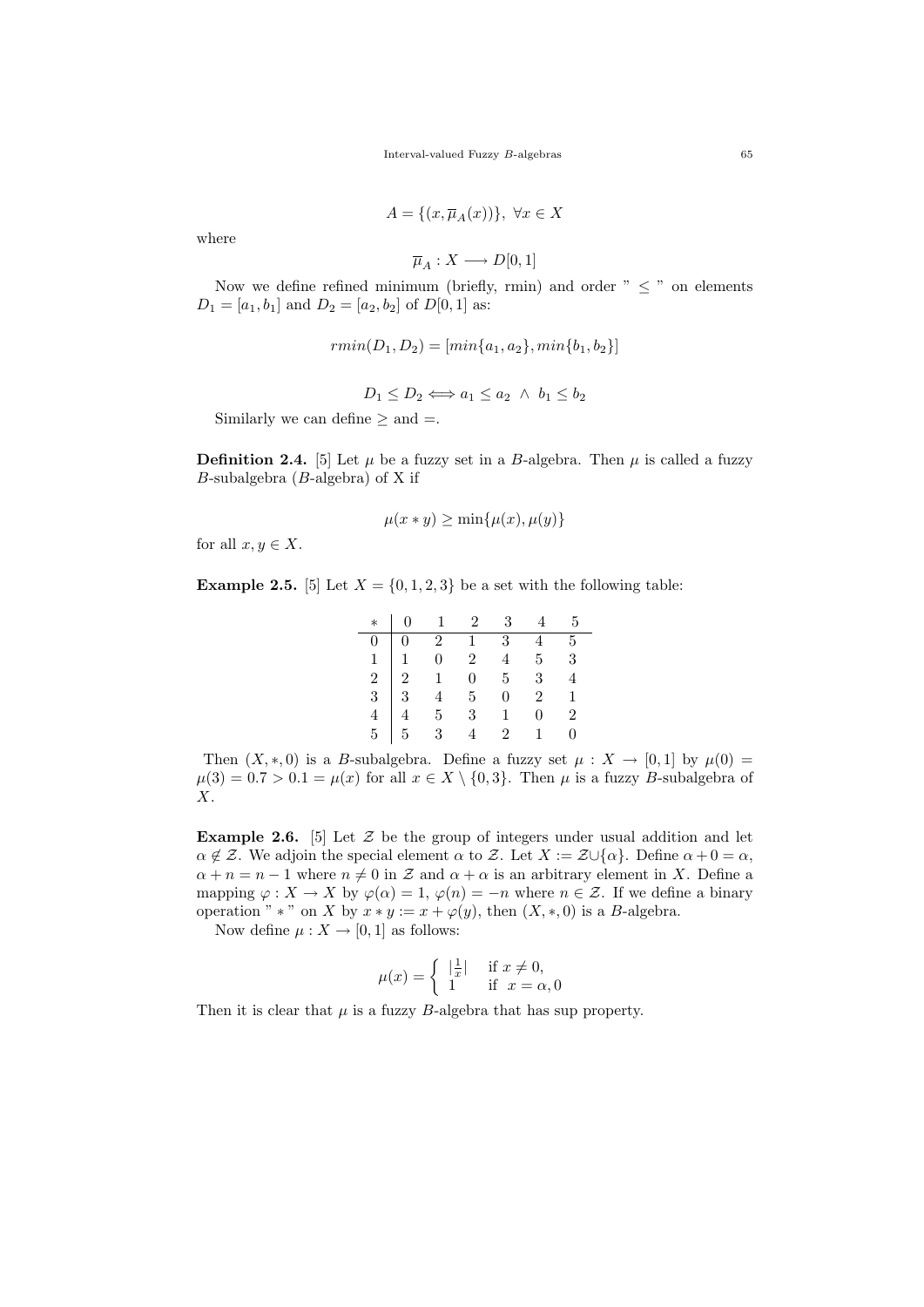**Proposition 2.7.** [2] Let f be a B-homomorphism from X into Y and G be a fuzzy B-subalgebra of Y with the membership function  $\mu_G$ . Then the inverse image  $f^{-1}(G)$  of G is a fuzzy B-subalgebra of X.

**Proposition 2.8.** [2] Let f be a B-homomorphism from X onto Y and D be a fuzzy B-subalgebra of X with the sup property. Then the image  $f(D)$  of D is a fuzzy  $B$ -subalgebra of  $Y$ .

# 3. Interval-valued Fuzzy B-algebra

From now on X is a B-algebra, unless otherwise is stated.

**Definition 3.1.** An i-v fuzzy set  $A$  in  $X$  is called an interval-valued fuzzy  $B$ subalgebras (briefly i-v fuzzy  $B$ -subalgebra) of  $X$  if:

$$
\overline{\mu}_A(x*y)\geq rmin\{\overline{\mu}_A(x),\overline{\mu}_A(y)\}
$$

for all  $x, y \in X$ .

**Example 3.2.** Let  $X = \{0, 1, 2, 3\}$  be a set with the following table:

|                                 | 0                                               |                                      | $\overline{2}$ | 3                 |
|---------------------------------|-------------------------------------------------|--------------------------------------|----------------|-------------------|
|                                 |                                                 | $\begin{matrix} 3 \\ 0 \end{matrix}$ | $\frac{2}{3}$  |                   |
|                                 |                                                 |                                      |                | $\frac{2}{3}$     |
| $\begin{smallmatrix}0&1\1&2\3&$ | $\begin{array}{c} 0 \\ 1 \\ 2 \\ 3 \end{array}$ |                                      | $\Omega$       |                   |
|                                 |                                                 | 2                                    |                | $\mathbf{\Omega}$ |
|                                 |                                                 |                                      |                |                   |

Define  $\overline{\mu}_A$  as:

$$
\overline{\mu}_A(x) = \begin{cases} [0.3, 0.9] & \text{if } x \in \{0, 2\} \\ [0.1, 0.6] & \text{Otherwise} \end{cases}
$$

It is easy to check that  $A$  is an i-v fuzzy  $B$ -subalgebra of  $X$ .

**Lemma 3.3.** If A is an i-v fuzzy B-subalgebra of X, then for all  $x \in X$ 

$$
\overline{\mu}_A(0) \ge \overline{\mu}_A(x).
$$

*Proof.* For all  $x \in X$ , we have

$$
\overline{\mu}_A(0) = \overline{\mu}_A(x * x) \ge r \min{\{\overline{\mu}_A(x), \overline{\mu}_A(x)\}}
$$
  
=  $r \min{\{\mu_A^L(x), \mu_A^U(x)], [\mu_A^L(x), \mu_A^U(x)]\}}$   
=  $[\mu_A^L(x), \mu_A^U(x)] = \overline{\mu}_A(x).$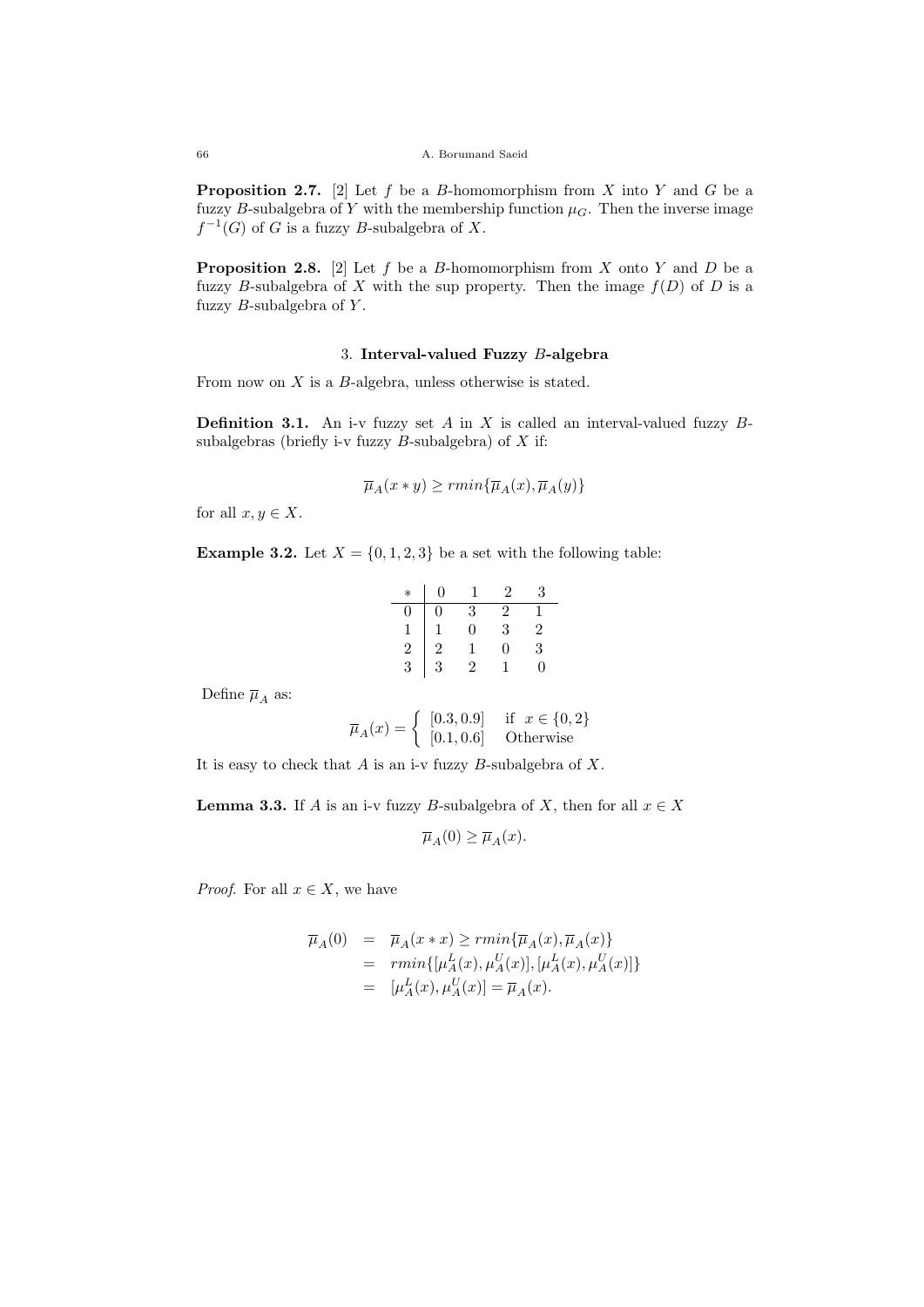**Lemma 3.4.** For any element x and y of X, let us write  $\prod_{x}^{n} x * y$  for  $x * ( \dots * (x * y))$  $(x * y)$ ) where x occurs n times. We prove by induction

$$
\prod^{n} x * x = \begin{cases} x & \text{if n is odd} \\ 0 & \text{if n is even} \end{cases}
$$

*Proof.* Let  $x \in X$  and assume that n is odd. Then  $n = 2k - 1$  for some positive integer k. By definition we get that  $x*(x*x) = x$ . Now suppose that  $\prod^{2k-1}$  $x * x = x.$ Then by assumption

$$
\prod^{2(k+1)-1} x * x = \prod^{2k+1} x * x
$$
  
= 
$$
\prod^{2k-1} x * (x * (x * x))
$$
  
= 
$$
\prod^{2k-1} x * x
$$
  
= x.

Similarly we can prove theorem when  $n$  is even.

By above lemma we have

**Proposition 3.5.** Let A be an i-v fuzzy B-subalgebra of X, and let  $n \in \mathcal{N}$ . Then (i)  $\overline{\mu}_A(\prod^n x * x) = \overline{\mu}_A(x)$ , for any odd number *n*, (ii)  $\overline{\mu}_A(\prod^n x * x) = \overline{\mu}_A(0)$ , for any even number *n*.

**Theorem 3.6.** Let A be an i-v fuzzy B-subalgebra of X. If there exists a sequence  ${x_n}$  in X, such that

$$
\lim_{n \to \infty} \overline{\mu}_A(x_n) = [1, 1]
$$

Then  $\overline{\mu}_A(0) = [1, 1].$ 

*Proof.* By above lemma we have  $\overline{\mu}_A(0) \ge \overline{\mu}_A(x)$ , for all  $x \in X$ , thus  $\overline{\mu}_A(0) \ge$  $\overline{\mu}_A(x_n)$ , for every positive integer *n*. Consider

$$
[1,1] \ge \overline{\mu}_A(0) \ge \lim_{n \to \infty} \overline{\mu}_A(x_n) = [1,1].
$$

Hence  $\overline{\mu}_A(0) = [1, 1].$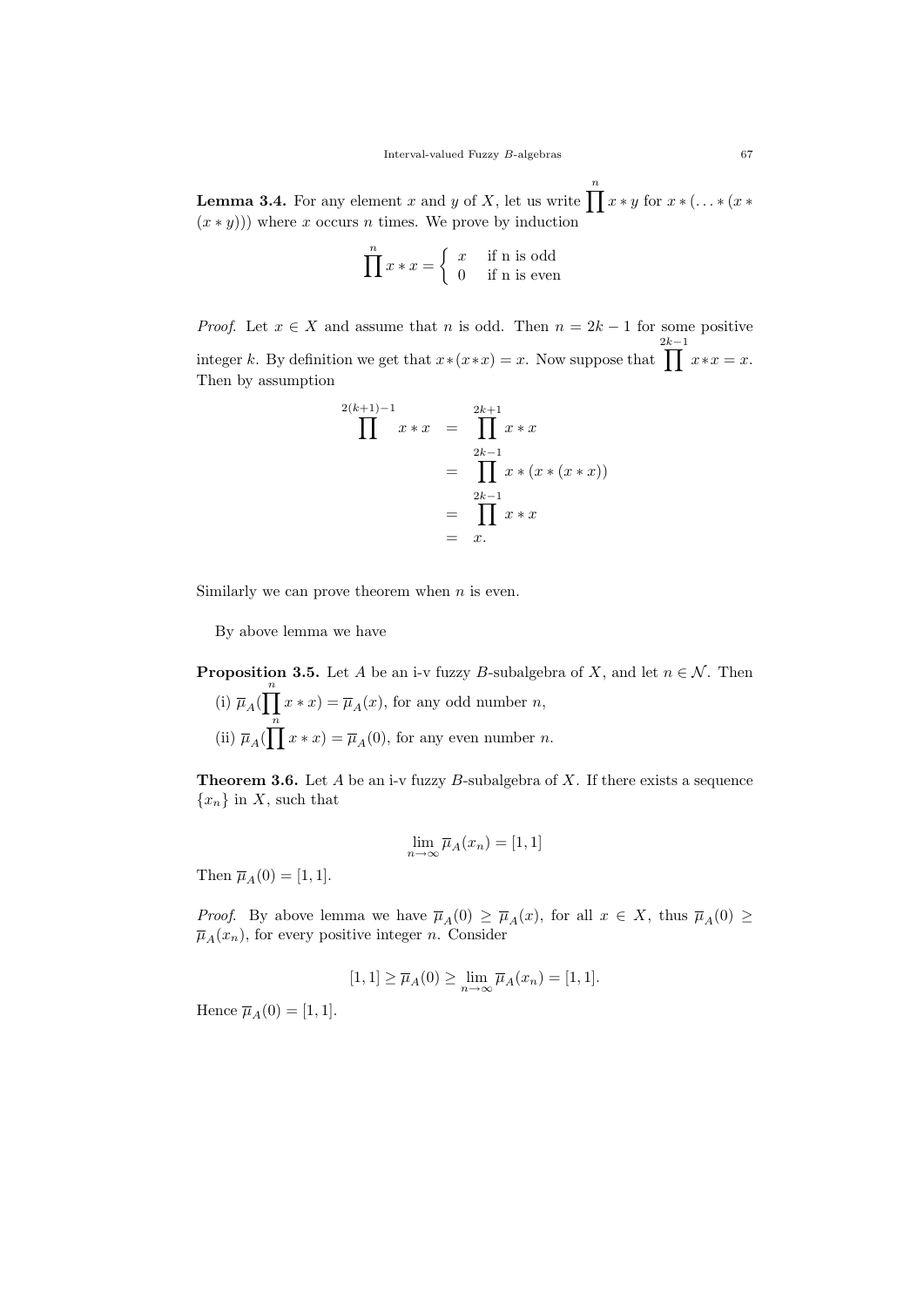**Theorem 3.7.** An i-v fuzzy set  $A = [\mu_A^L, \mu_A^U]$  in X is an i-v fuzzy B-subalgebra of X if and only if  $\mu_A^L$  and  $\mu_A^U$  are fuzzy B-subalgebra of X.

*Proof.* Let  $\mu_A^L$  and  $\mu_A^U$  are fuzzy B-subalgebra of X and  $x, y \in X$ , consider

$$
\overline{\mu}_A(x * y) = [\overline{\mu}_A(x * y), \overline{\mu}_A(x * y)]
$$
\n
$$
\geq [\min\{\mu_A^L(x), \mu_A^L(y)\}), \min\{\mu_A^U(x), \mu_A^U(y)\}]
$$
\n
$$
= \min\{[\mu_A^L(x), \mu_A^U(x)], [\mu_A^L(y), \mu_A^U(y)]\}
$$
\n
$$
= \min\{\overline{\mu}_A(x), \overline{\mu}_A(y)\}.
$$

This completes the proof.

Conversely, suppose that A is an i-v fuzzyB-subalgebras of X. For any  $x, y \in X$ we have

$$
\begin{array}{rcl}\n[\mu_A^L(x * y), \mu_A^U(x * y)] & = & \overline{\mu}_A(x * y) \\
& \geq & rmin[\overline{\mu}_A(x), \overline{\mu}_A(y)] \\
& = & rmin\{[\mu_A^L(x), \mu_A^U(x)], [\mu_A^L(y), \mu_A^U(y)]\} \\
& = & [min\{\mu_A^L(x), \mu_A^L(y)\}, min\{\mu_A^U(x), \mu_A^U(y)\}].\n\end{array}
$$

Therefore  $\mu_A^L(x * y) \ge \min\{\mu_A^L(x), \mu_A^L(y)\}\$  and  $\mu_A^U(x * y) \ge \min\{\mu_A^U(x), \mu_A^U(y)\}\$ , hence we get that  $\mu_A^L$  and  $\mu_A^U$  are fuzzyB-subalgebras of X.

**Theorem 3.8.** Let  $A_1$  and  $A_2$  are i-v fuzzy B-subalgebras of X. Then  $A_1 \cap A_2$  is an i-v fuzzy  $B$ -subalgebras of  $X$ .

*Proof.* Let  $x, y \in A_1 \cap A_2$ . Then  $x, y \in A_1$  and  $A_2$ , since  $A_1$  and  $A_2$  are i-v fuzzy  $B$ -subalgebras of  $X$  by above theorem we have:

$$
\overline{\mu}_{A_1 \cap A_2}(x * y) = [\mu_{A_1 \cap A_2}^L(x * y), \mu_{A_1 \cap A_2}^U(x * y)]
$$
  
\n
$$
= [min(\mu_{A_1}^L(x * y), \mu_{A_2}^L(x * y)), min(\mu_{A_1}^U(x * y), \mu_{A_2}^U(x * y))]
$$
  
\n
$$
\geq [min((\mu_{A_1 \cap A_2}^L(x), \mu_{A_1 \cap A_2}^L(y)), min((\mu_{A_1 \cap A_2}^U(x), \mu_{A_1 \cap A_2}^U(y)))]
$$
  
\n
$$
= rmin{\{\overline{\mu}_{A_1 \cap A_2}(x), \overline{\mu}_{A_1 \cap A_2}(y)\}}
$$

This completes the theorem.

**Corollary 3.9.** Let  $\{A_i | i \in \Lambda\}$  be a family of i-v fuzzy *B*-subalgebras of X. Then  $\bigcap A_i$  is also an i-v fuzzy B-subalgebras of X. i∈Λ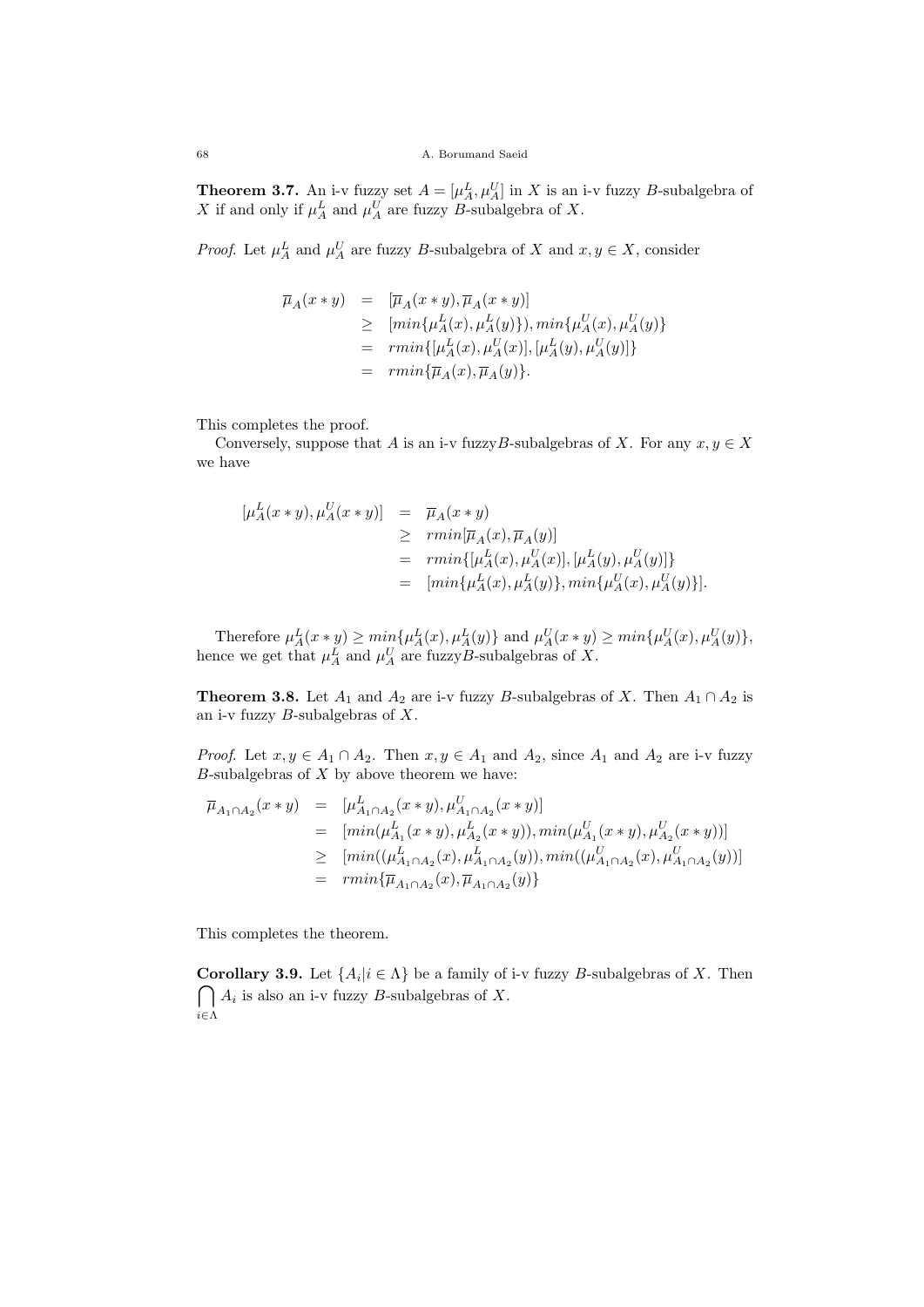**Definition 3.10.** Let A be an i-v fuzzy set in X and  $[\delta_1, \delta_2] \in D[0, 1]$ . Then the i-v level B-subalgebra  $U(A; [\delta_1, \delta_2])$  of A and strong i-v B-subalgebra  $U(A; >, [\delta_1, \delta_2])$ of  $X$  are defined as following:

$$
U(A; [\delta_1, \delta_2]) := \{ x \in X \mid \overline{\mu}_A(x) \geq [\delta_1, \delta_2] \},
$$
  

$$
U(A; >, [\delta_1, \delta_2]) := \{ x \in X \mid \overline{\mu}_A(x) > [\delta_1, \delta_2] \}.
$$

**Theorem 3.11.** Let A be an i-v fuzzy set of X and B be the closure of image of  $\mu_A$ . Then the following condition are equivalent :

(i)  $A$  is an i-v fuzzy  $B$ -subalgebra of  $X$ .

(ii) For all  $[\delta_1, \delta_2] \in Im(\mu_A)$ , the nonempty level subset  $U(A; [\delta_1, \delta_2])$  of A is a  $B$ -subalgebra of  $X$ .

(iii) For all  $[\delta_1, \delta_2] \in Im(\mu_A) \setminus B$ , the nonempty strong level subset  $U(A; >$  $,[\delta_1,\delta_2])$  of A is a B-subalgebra of X.

(iv) For all  $[\delta_1, \delta_2] \in D[0,1]$ , the nonempty strong level subset  $U(A; >, [\delta_1, \delta_2])$ of  $A$  is a  $B$ -subalgebra of  $X$ .

(v) For all  $[\delta_1, \delta_2] \in D[0,1]$ , the nonempty level subset  $U(A; [\delta_1, \delta_2])$  of A is a  $B$ -subalgebra of  $X$ .

*Proof.* (i  $\longrightarrow$  iv) Let A be an i-v fuzzy B-subalgebra of X,  $[\delta_1, \delta_2] \in D[0,1]$  and  $x, y \in U(A; <, [\delta_1, \delta_2])$ , then we have

$$
\overline{\mu}_A(x * y) \ge r \min\{\overline{\mu}_A(x), \overline{\mu}_A(y)\} > r \min\{[\delta_1, \delta_2], [\delta_1, \delta_2]\} = [\delta_1, \delta_2]
$$

thus  $x * y \in U(A; >, [\delta_1, \delta_2])$ . Hence  $U(A; >, [\delta_1, \delta_2])$  is a B-subalgebra of X.  $(iv \longrightarrow iii)$  It is clear.

(iii  $\longrightarrow$  ii) Let  $[\delta_1, \delta_2] \in Im(\mu_A)$ . Then  $U(A; [\delta_1, \delta_2])$  is a nonempty. Since  $U(A; [\delta_1, \delta_2]) = \begin{bmatrix} \ \ \end{bmatrix}$  $[\delta_1,\delta_2]{>}\allowbreak [\alpha_1,\alpha_2]$  $U(A;>,[\delta_1,\delta_2])$ , where  $[\alpha_1,\alpha_2] \in Im(\mu_A) \setminus B$ . Then

by (iii) and Corollary 3.9,  $U(A; [\delta_1, \delta_2])$  is a B-subalgebra of X.

(ii  $\longrightarrow$  v) Let  $[\delta_1, \delta_2] \in D[0, 1]$  and  $U(A; [\delta_1, \delta_2])$  be nonempty. Suppose  $x, y \in$  $U(A; [\delta_1, \delta_2])$ . Let  $[\beta_1, \beta_2] = min{\mu_A(x), \mu_A(y)}$ , it is clear that  $[\beta_1, \beta_2] = min{\mu_A(x)}$ ,  $\mu_A(y) \geq {\{}[\delta_1, \delta_2], [\delta_1, \delta_2]\} = [\delta_1, \delta_2]$ . Thus  $x, y \in U(A; [\beta_1, \beta_2])$  and  $[\beta_1, \beta_2] \in$  $Im(\mu_A)$ , by (ii)  $U(A; [\beta_1, \beta_2])$  is a B-subalgebra of X, hence  $x * y \in U(A; [\beta_1, \beta_2])$ . Then we have

 $\overline{\mu}_A(x * y) \geq rmin\{\mu_A(x), \mu_A(y)\} \geq {\{\beta_1, \beta_2\}, \{\beta_1, \beta_2\}} = [\beta_1, \beta_2] \geq [\delta_1, \delta_2].$ 

Therefore  $x * y \in U(A; [\delta_1, \delta_2])$ . Then  $U(A; [\delta_1, \delta_2])$  is a B-subalgebra of X.  $(v \longrightarrow i)$  Assume that the nonempty set  $U(A; [\delta_1, \delta_2])$  is a B-subalgebra of X,

for every  $[\delta_1, \delta_2] \in D[0, 1]$ . In contrary, let  $x_0, y_0 \in X$  be such that

$$
\overline{\mu}_A(x_0 * y_0) < rmin{\{\overline{\mu}_A(x_0), \overline{\mu}_A(y_0)\}}.
$$
  
Let  $\overline{\mu}_A(x_0) = [\gamma_1, \gamma_2], \overline{\mu}_A(y_0) = [\gamma_3, \gamma_4]$  and  $\overline{\mu}_A(x_0 * y_0) = [\delta_1, \delta_2]$ . Then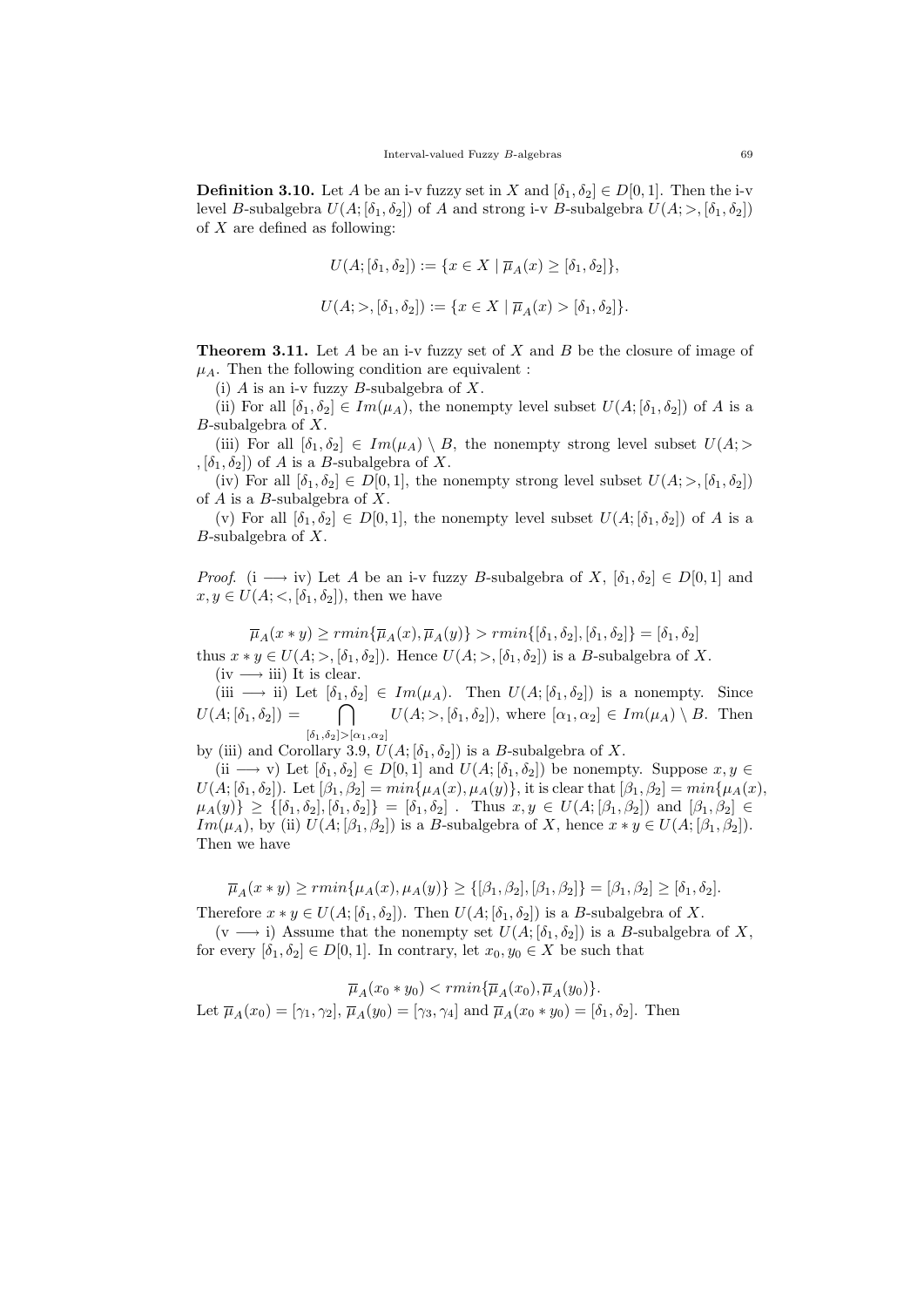$[\delta_1, \delta_2] < rmin\{[\gamma_1, \gamma_2], [\gamma_3, \gamma_4]\} = [min\{\gamma_1, \gamma_3], min\{\gamma_2, \gamma_4\}].$ So  $\delta_1 < \min\{\gamma_1, \gamma_3\}$  and  $\delta_2 < \min\{\gamma_2, \gamma_4\}.$ 

Consider

$$
[\lambda_1, \lambda_2] = \frac{1}{2}\overline{\mu}_A(x_0 * y_0) + rmin{\lbrace \overline{\mu}_A(x_0), \overline{\mu}_A(y_0) \rbrace}
$$

We get that

$$
[\lambda_1, \lambda_2] = \frac{1}{2} ([\delta_1, \delta_2] + [min{\gamma_1, \gamma_3}, min{\gamma_2, \gamma_4}])
$$
  

$$
= [\frac{1}{2} (\delta_1 + min{\gamma_1, \gamma_3}), \frac{1}{2} (\delta_2 + min{\gamma_2, \gamma_4})]
$$

1

Therefore

$$
min{\gamma_1, \gamma_3} > \lambda_1 = \frac{1}{2}(\delta_1 + min{\gamma_1, \gamma_3}) > \delta_1
$$
  

$$
min{\gamma_2, \gamma_4} > \lambda_2 = \frac{1}{2}(\delta_2 + min{\gamma_2, \gamma_4}) > \delta_2
$$

Hence

$$
[min{\gamma_1, \gamma_3}, min{\gamma_2, \gamma_4}] > [\lambda_1, \lambda_2] > [\delta_1, \delta_2] = \overline{\mu}_A(x_0 * y_0)
$$

so that  $x_0 * y_0 \notin U(A; [\delta_1, \delta_2])$ 

which is a contradiction, since

$$
\overline{\mu}_A(x_0) = [\gamma_1, \gamma_2] \ge [min{\gamma_1, \gamma_3}, min{\gamma_2, \gamma_4}] > [\lambda_1, \lambda_2]
$$

$$
\overline{\mu}_A(y_0) = [\gamma_3, \gamma_4] \ge [min{\gamma_1, \gamma_3}, min{\gamma_2, \gamma_4}] > [\lambda_1, \lambda_2]
$$

imply that  $x_0, y_0 \in U(A; [\delta_1, \delta_2])$ . Thus  $\overline{\mu}_A(x * y) \geq rmin{\{\overline{\mu}_A(x), \overline{\mu}_A(y)\}}$  for all  $x, y \in X$ . Which completes the proof.

**Theorem 3.12.** Each B-subalgebra of X is an i-v level B-subalgebra of an i-v fuzzy  $B$ -subalgebra of  $X$ .

*Proof.* Let Y be a B-subalgebra of X, and A be an i-v fuzzy set on X defined by

$$
\overline{\mu}_A(x) = \begin{cases}\n[\alpha_1, \alpha_2] & \text{if } x \in Y \\
[0, 0] & \text{Otherwise}\n\end{cases}
$$

where  $\alpha_1, \alpha_2 \in [0, 1]$  with  $\alpha_1 < \alpha_2$ . It is clear that  $U(A; [\alpha_1, \alpha_2]) = Y$ . Let  $x, y \in X$ . We consider the following cases:

case 1) If  $x, y \in Y$ , then  $x * y \in Y$ . Therefore

$$
\overline{\mu}_A(x * y) = [\alpha_1, \alpha_2] = rmin\{[\alpha_1, \alpha_2], [\alpha_1, \alpha_2]\} = rmin\{\overline{\mu}_A(x), \overline{\mu}_A(y)\}.
$$
  
case 2) If  $x, y \notin Y$ , then  $\overline{\mu}_A(x) = [0, 0] = \overline{\mu}_A(y)$  and so

$$
\overline{\mu}_A(x * y) \geq [0,0] = rmin\{[0,0],[0,0]\} = rmin\{\overline{\mu}_A(x),\overline{\mu}_A(y)\}.
$$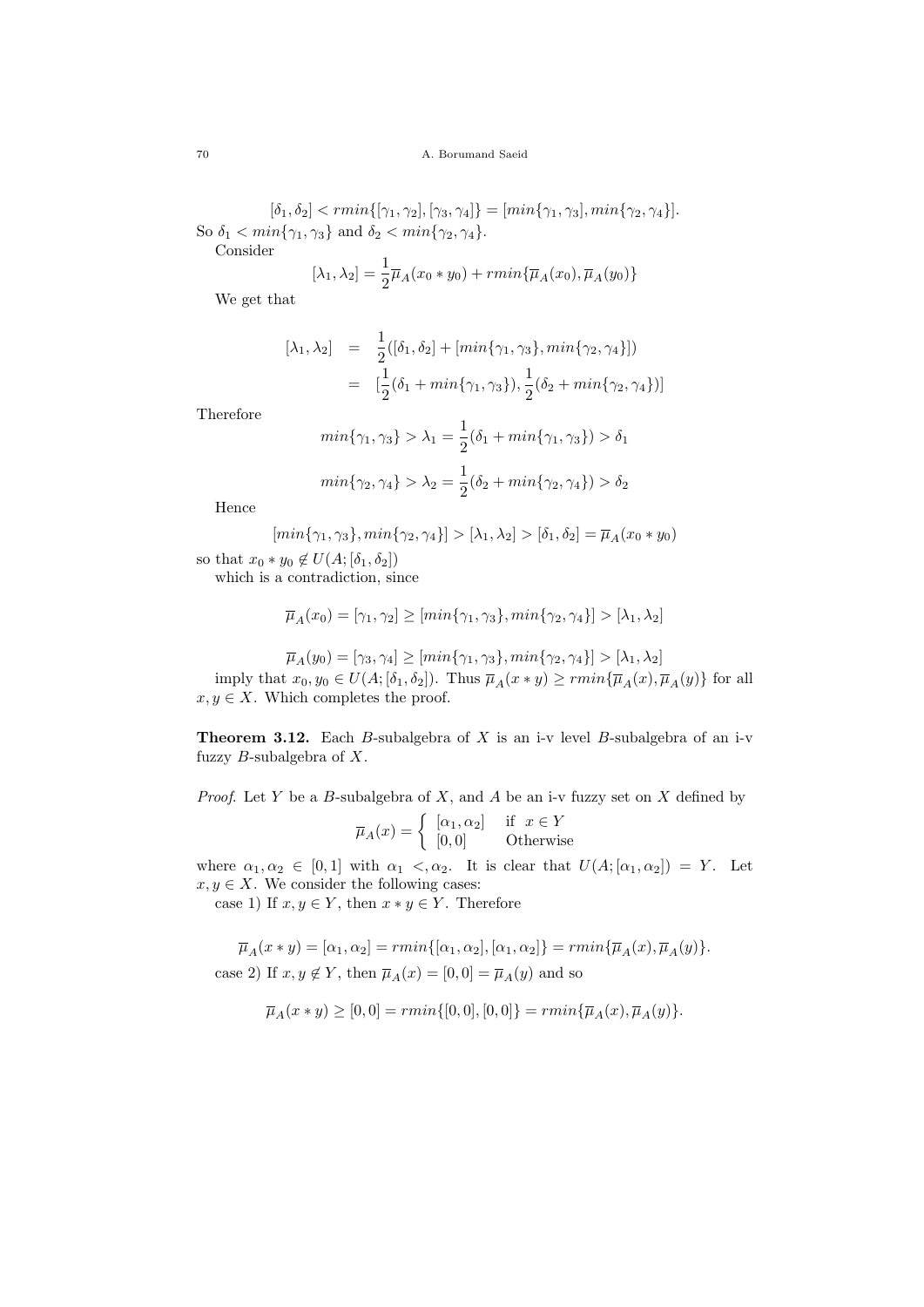case 3) If  $x \in Y$  and  $y \notin Y$ , then  $\overline{\mu}_A(x) = [\alpha_1, \alpha_2]$  and  $\overline{\mu}_A(y) = [0, 0]$ . Thus

$$
\overline{\mu}_A(x * y) \ge [0, 0] = rmin\{[\alpha_1, \alpha_2], [0, 0]\} = rmin\{\overline{\mu}_A(x), \overline{\mu}_A(y)\}.
$$

case 4) If  $y \in Y$  and  $x \notin Y$ , then by the same argument as in case 3, we can conclude that  $\overline{\mu}_A(x * y) \geq rmin{\{\overline{\mu}_A(x), \overline{\mu}_A(y)\}}$ .

Therefore  $A$  is an i-v fuzzy  $B$ -subalgebra of  $X$ .

**Theorem 3.13.** Let Y be a subset of X and A be an i-v fuzzy set on X which is given in the proof of Theorem 3.11. If  $A$  is an i-v fuzzy  $B$ -subalgebra of  $X$ , then  $Y$ is a *B*-subalgebra of  $X$ .

*Proof.* Let A be an i-v fuzzy B-subalgebra of X, and  $x, y \in Y$ . Then  $\overline{\mu}_A(x) =$  $[\alpha_1, \alpha_2] = \overline{\mu}_A(y)$ , thus

 $\overline{\mu}_A(x * y) \geq rmin{\{\overline{\mu}_A(x), \overline{\mu}_A(y)\}} = rmin{\{\alpha_1, \alpha_2\}}, |\alpha_1, \alpha_2|\} = |\alpha_1, \alpha_2|.$ 

which implies that  $x * y \in Y$ .

**Theorem 3.14.** If A is an i-v fuzzy B-subalgebra of X, then the set

$$
X_{\overline{\mu}_A} := \{ x \in X \mid \overline{\mu}_A(x) = \overline{\mu}_A(0) \}
$$

is a  $B$ -subalgebra of  $X$ .

*Proof.* Let  $x, y \in X_{\overline{\mu}_A}$ . Then  $\overline{\mu}_A(x) = \overline{\mu}_A(0) = \overline{\mu}_A(y)$ , and so

 $\overline{\mu}_A(x * y) \geq r \min \{ \overline{\mu}_A(x), \overline{\mu}_A(y) \} = r \min \{ \overline{\mu}_A(0), \overline{\mu}_A(0) \} = \overline{\mu}_A(0).$ by Lemma 3.3, we get that  $\overline{\mu}_A(x * y) = \overline{\mu}_A(0)$  which means that  $x * y \in X_{\overline{\mu}_A}$ .

**Theorem 3.15.** Let N be an i-v fuzzy subset of X. Let N be an i-v fuzzy set defined by  $\overline{\mu}_A$  as:

$$
\overline{\mu}_N(x) = \begin{cases}\n[\alpha_1, \alpha_2] & \text{if } x \in N \\
[\beta_1, \beta_2] & \text{Otherwise}\n\end{cases}
$$

for all  $[\alpha_1, \alpha_2], [\beta_1, \beta_2] \in D[0,1]$  with  $[\alpha_1, \alpha_2] \geq [\beta_1, \beta_2]$ . Then N is an i-v fuzzy B-subalgebra if and only if  $N$  is a B-subalgebra of  $X$ . Moreover, in this case  $X_{\overline{\mu}_N} = N.$ 

*Proof.* Let N be an i-v fuzzy B-subalgebra. Let  $x, y \in X$  be such that  $x, y \in N$ . Then

$$
\overline{\mu}_N(x*y)\geq rmin\{\overline{\mu}_N(x),\overline{\mu}_N(y)\}=rmin\{[\alpha_1,\alpha_2],[\alpha_1,\alpha_2]\}=[\alpha_1,\alpha_2]
$$

and so  $x * y \in N$ .

Conversely, suppose that N is a B-subalgebra of X, let  $x, y \in X$ .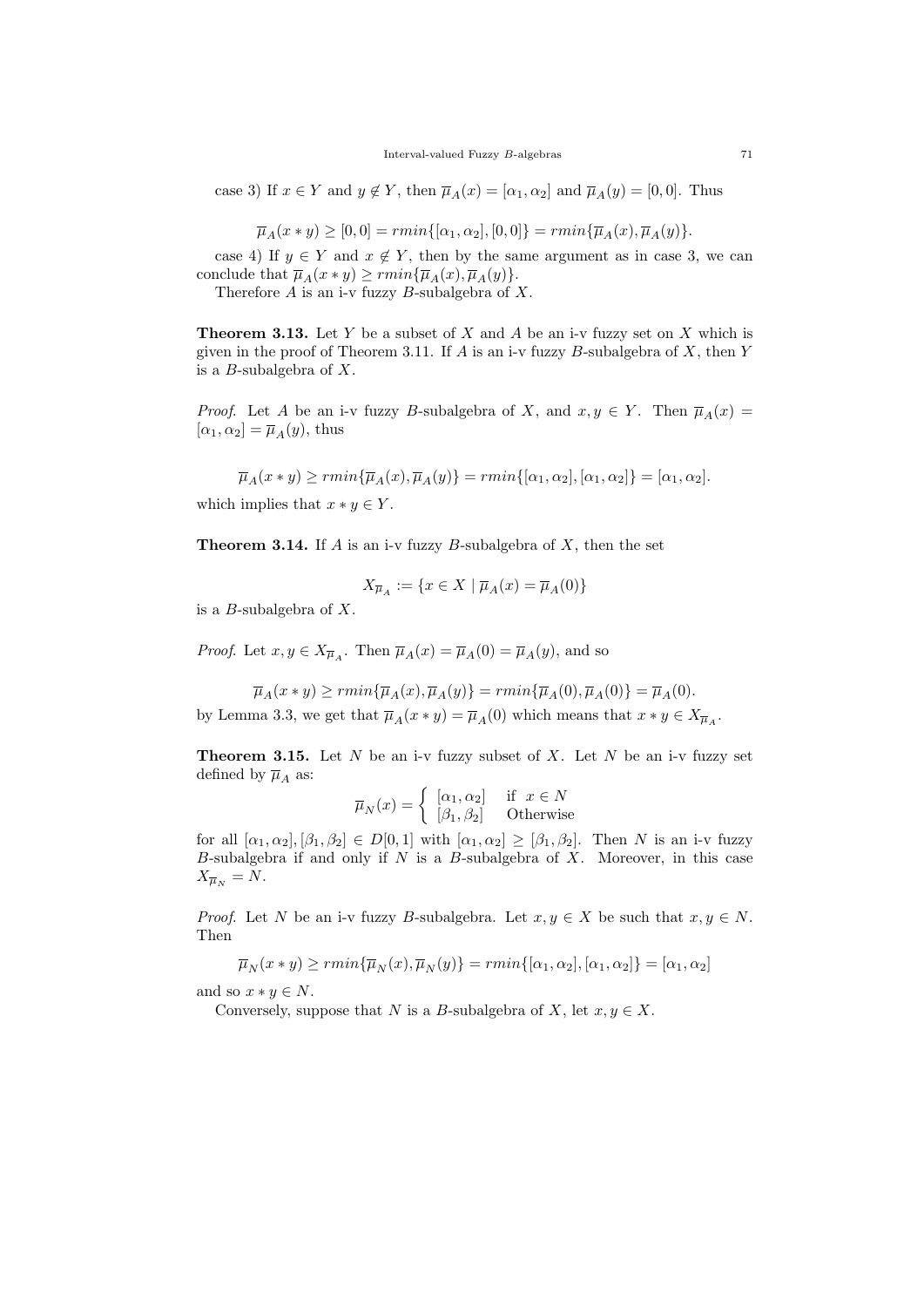72 A. Borumand Saeid

(i) If  $x, y \in N$  then  $x * y \in N$ , thus

$$
\overline{\mu}_N(x * y) = [\alpha_1, \alpha_2] = rmin{\{\overline{\mu}_N(x), \overline{\mu}_N(y)\}}
$$

(ii) If  $x \notin N$  or  $y \notin N$ , then

$$
\overline{\mu}_N(x * y) \geq [\beta_1, \beta_2] = r \min \{ \overline{\mu}_N(x), \overline{\mu}_N(y) \}
$$

This show that  $N$  is an i-v fuzzy  $B$ -subalgebra.

Moreover, we have

W<sub>1</sub>

$$
X_{\overline{\mu}_N} := \{ x \in X \mid \overline{\mu}_N(x) = \overline{\mu}_N(0) \} = \{ x \in X \mid \overline{\mu}_N(x) = [\alpha_1, \alpha_2] \} = N.
$$

**Definition 3.16.** [1] Let f be a mapping from the set X into a set Y. Let B be an i-v fuzzy set in Y. Then the inverse image of B, denoted by  $f^{-1}[B]$ , is the i-v fuzzy set in X with the membership function given by  $\overline{\mu}_{f^{-1}[B]}(x) = \overline{\mu}_B(f(x))$ , for all  $x \in X$ .

**Lemma 3.17.** [1] Let f be a mapping from the set X into a set Y. Let  $m =$  $[m<sup>L</sup>, m<sup>U</sup>]$  and  $n = [n<sup>L</sup>, n<sup>U</sup>]$  be i-v fuzzy sets in X and Y respectively. Then (i)  $f^{-1}(n) = [f^{-1}(n^L), f^{-1}(n^U)],$ (ii)  $f(m) = [f(m^L), f(m^U)].$ 

**Proposition 3.18.** Let f be a B-homomorphism from X into Y and G be an i-v fuzzy B-subalgebra of Y with the membership function  $\mu_G$ . Then the inverse image  $f^{-1}[G]$  of G is an i-v fuzzy B-subalgebra of X.

*Proof.* Since  $B = [\mu_B^L, \mu_B^U]$  is an i-v fuzzy B-subalgebra of Y, by Theorem 3.7, we get that  $\mu_B^L$  and  $\mu_B^U$  are fuzzy B-subalgebra of Y. By Proposition 2.7,  $f^{-1}[\mu_B^L]$  and  $f^{-1}[\mu_B^U]$  are fuzzy B-subalgebra of X, by above lemma and Theorem 3.7, we can conclude that  $f^{-1}(B) = [f^{-1}(\mu_B^L), f^{-1}(\mu_B^U)]$  is an i-v fuzzy B-subalgebra of X.

**Definition 3.19.** [1] Let f be a mapping from the set X into a set Y, and A be an i-v fuzzy set in X with membership function  $\mu_A$ . Then the image of A, denoted by  $f[A]$ , is the i-v fuzzy set in Y with membership function defined by:

$$
\overline{\mu}_{f[A]}(y) = \begin{cases}\nrsup_{z \in f^{-1}(y)} \overline{\mu}_A(z) & \text{if } f^{-1}(y) \neq \emptyset, \forall y \in Y, \\
[0,0] & \text{otherwise}\n\end{cases}
$$
\nhere  $f^{-1}(y) = \{x \mid f(x) = y\}.$ 

**Theorem 3.20.** Let f be a B-homomorphism from X onto Y. If A is an i-v fuzzy B-subalgebra of X with the sup property, then the image  $f[A]$  of A is an i-v fuzzy  $B$ -subalgebra of  $Y$ .

*Proof.* Assume that A is an i-v fuzzy B-subalgebra of X, then  $A = [\mu_A^L, \mu_A^U]$  is an i-v fuzzy B-subalgebra of X if and only if  $\mu_B^L$  and  $\mu_B^U$  are fuzzy B-subalgebra of